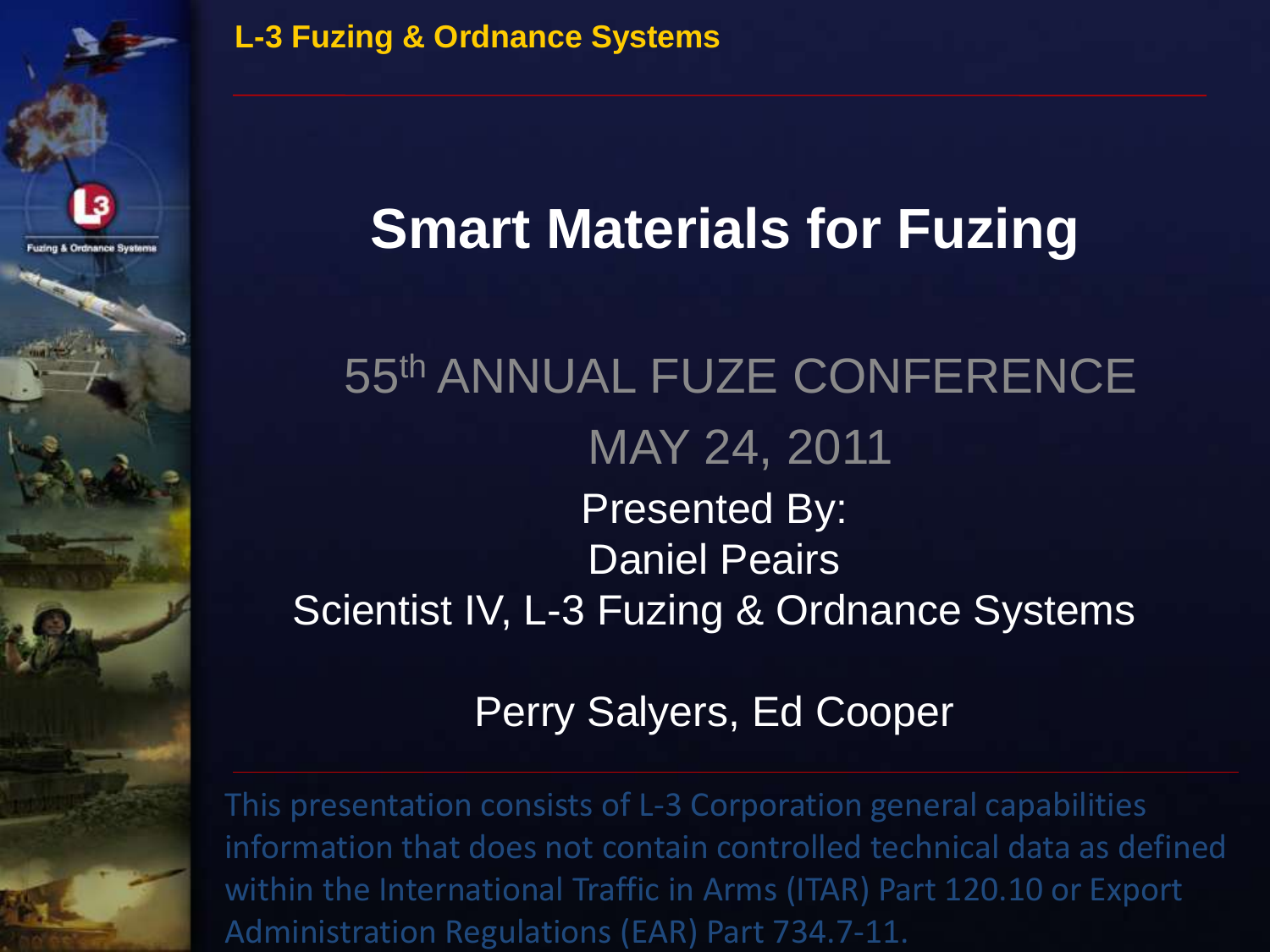

## **Outline**

- Presentation Objective: Review several smart materials and potential applications to fuzing and ordnance
- Smart material overview
- Piezoelectrics
	- *Damage sensing, power harvesting*
- Shape Memory/Superelastic Alloys
	- *IM, self-healing, safe & arm applications*
- Magneto/Electro-rheological Fluid
	- *Suspension, safe & arm*
- Conclusions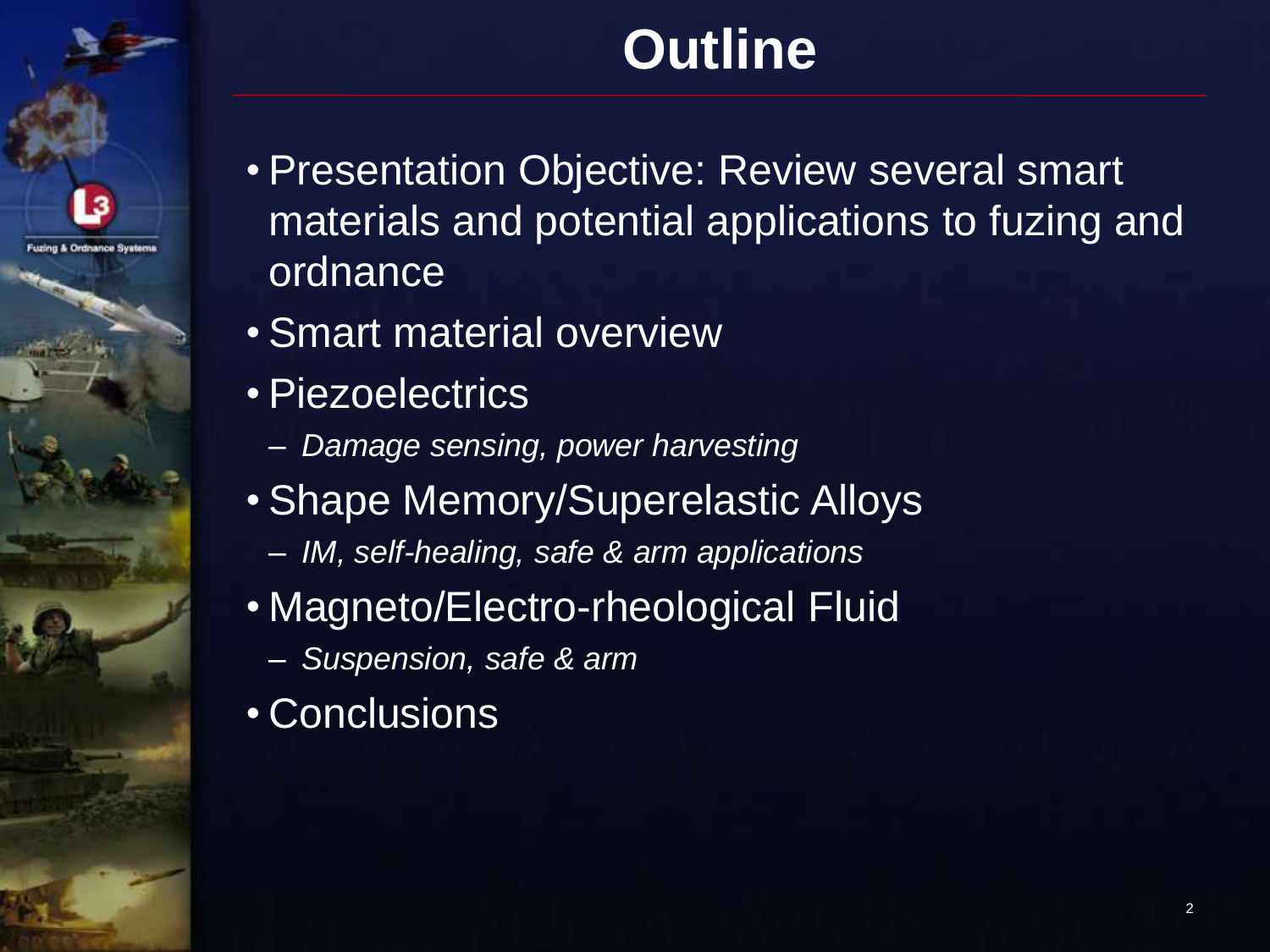

### **Smart Material Classification**

- Materials converting energy/fields into other (especially mechanical)
- Many definitions, other names and related areas
	- *Intelligent materials, multifunctional materials*



• Smart structures use these materials to provide integrated sensing, actuation or control and structural integrity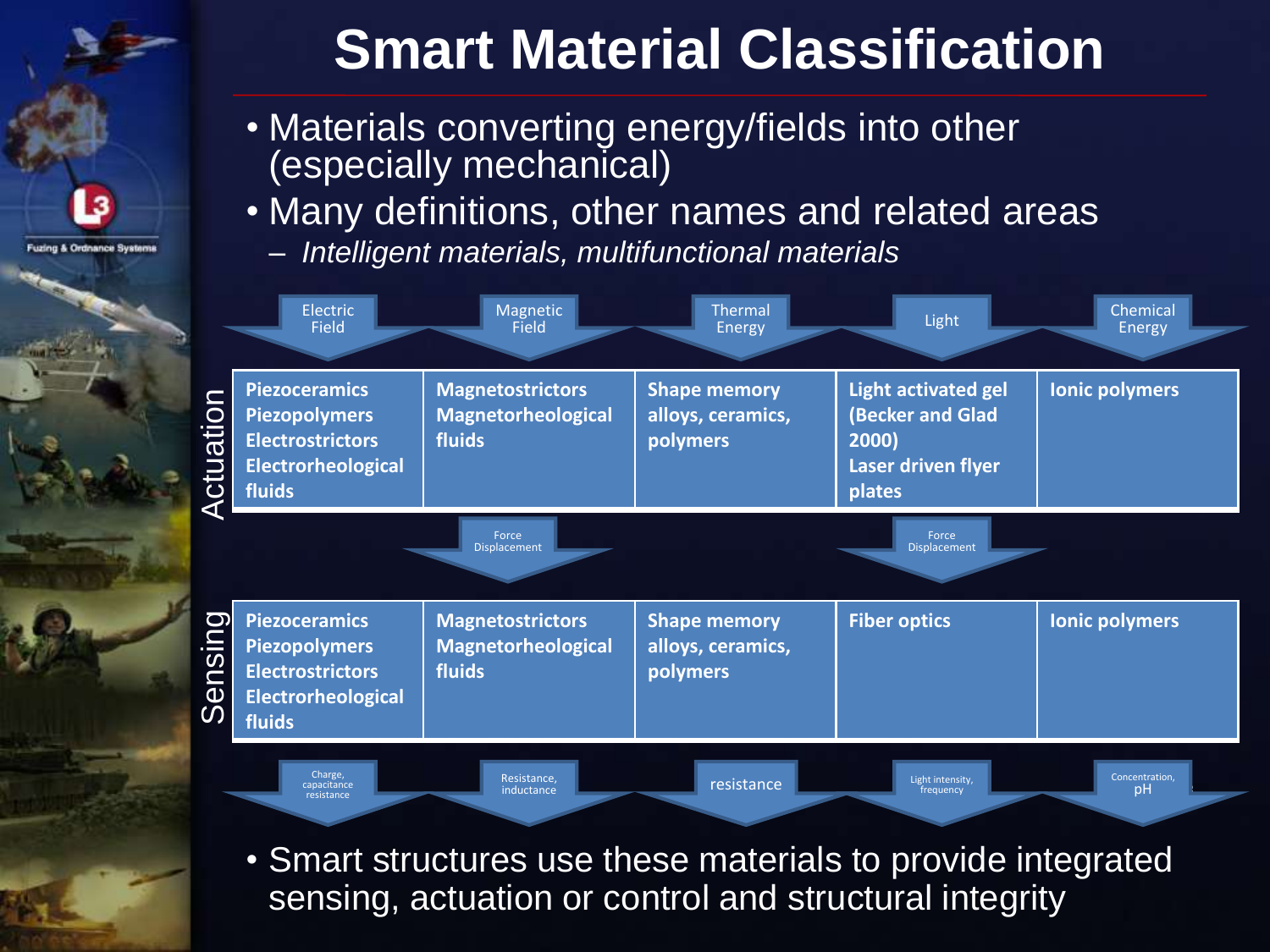

### **Why Consider Smart Materials?**

### • Increased functionality

- *Monitoring functions*
	- As munitions age, increased likelihood of malfunctions.
	- Sensing solutions can help predict individual or subpopulation reliability
- *Environment sensing*
	- Both during storage and at use
- *Adaptivity*
	- Shape morphing and control
	- Self repair
- Reduced size
	- *Higher energy density*
	- *Smaller munitions*
	- *Smarter munitions* 
		- Fit more into the provided space
			- Integrated fuzing guidance and targeting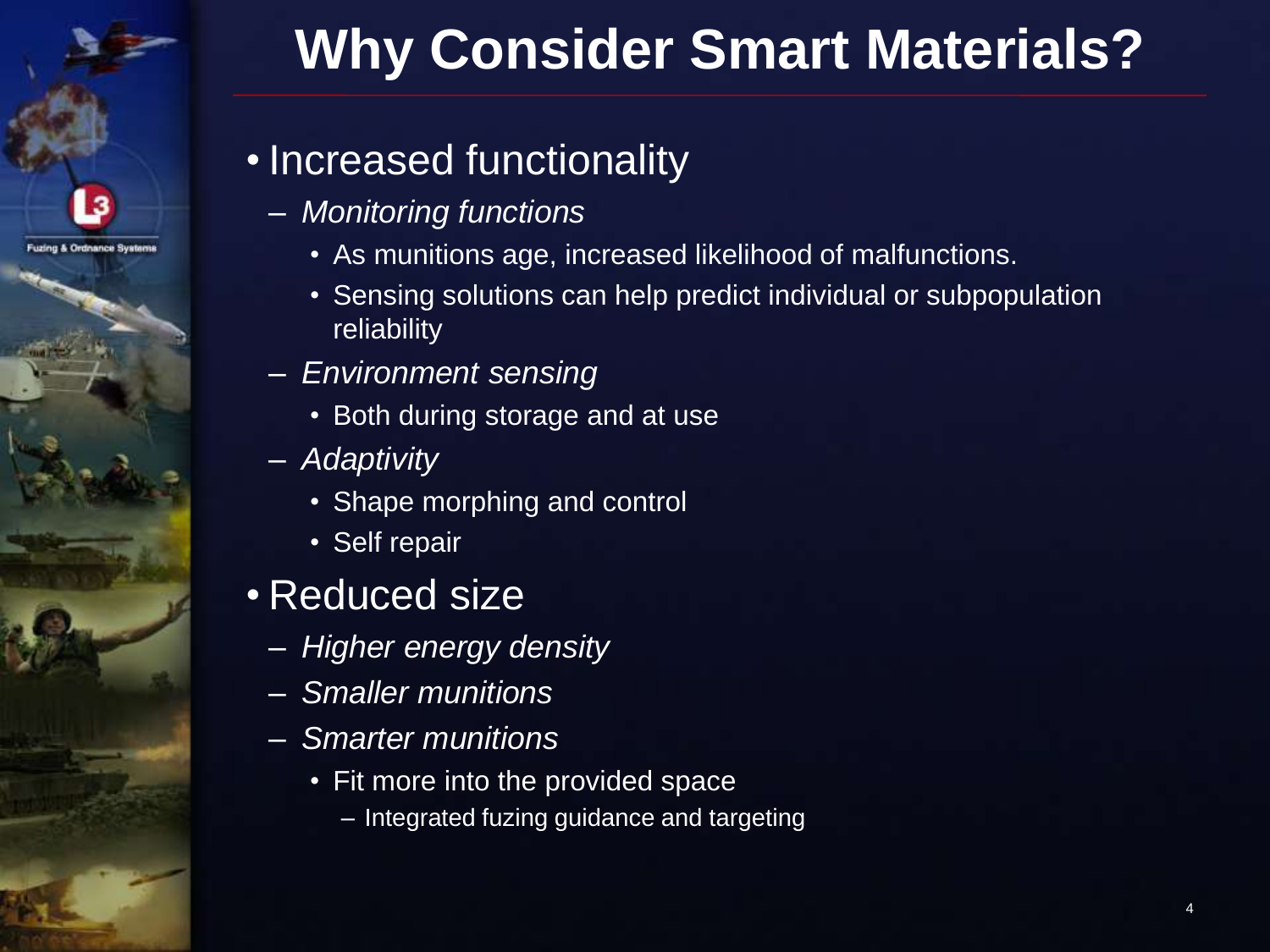

### **Piezoelectric Background**

- Generally high force/ low stroke
- Direct effect
	- *Generates electric charge with applied force*



### • Converse effect

+ -

– *Generates mechanical force/ displacement from electric field*



+

-

-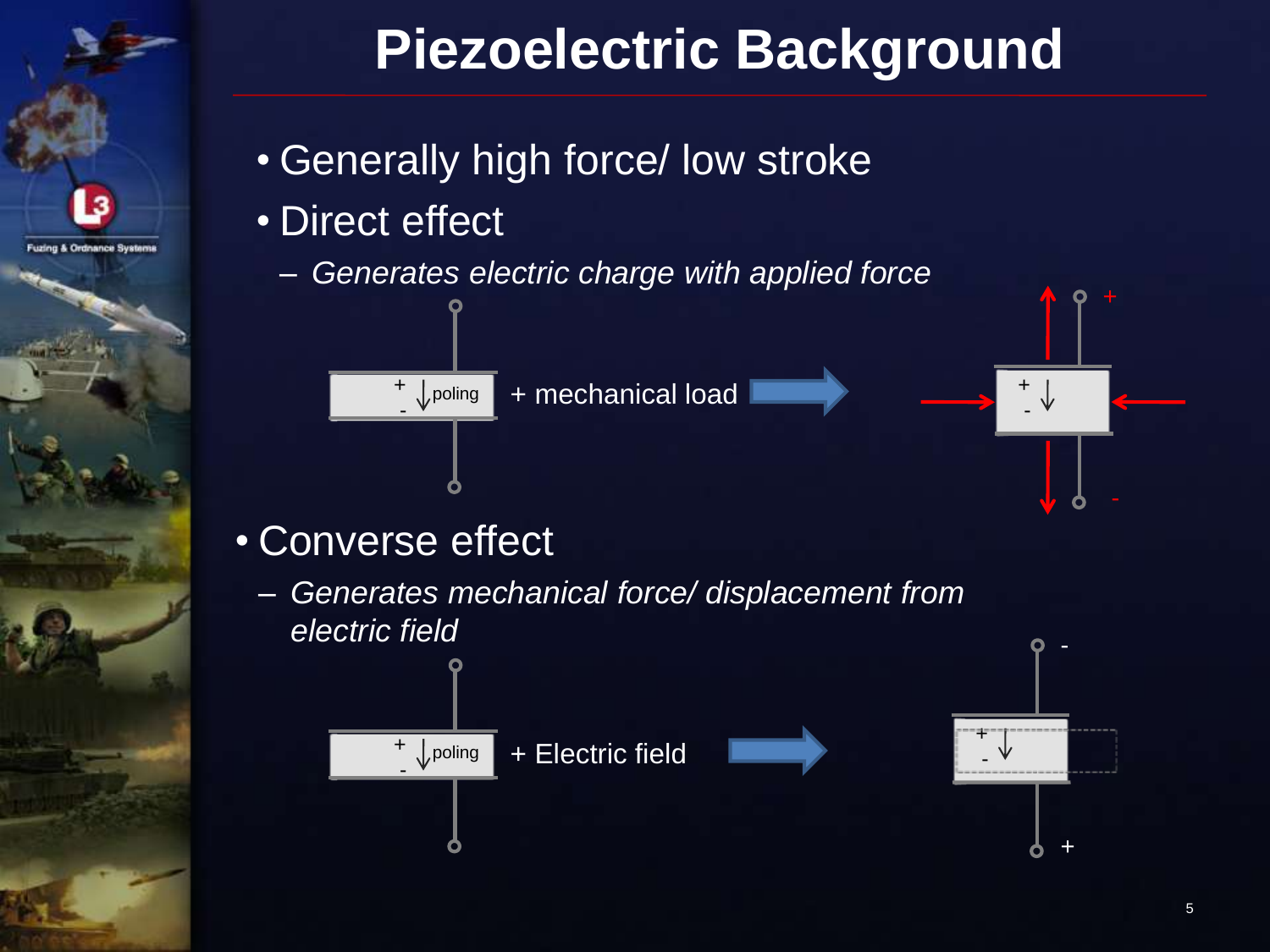

## **Piezoelectric Material Background**

- Piezoelectric effect found in crystals, ceramics polymers and biological materials
- Common piezoceramics lead zirconate titanate (PZT), Barium titanate, lead metaniobate (PMN)
- PZT high piezoelectric and dielectric constants
	- Many formulations of PZT exist Hard, soft
- DOD-STD-1376 Originally defined standard material types for Hydrophones
	- *DOD or Navy Type I- VI*
	- *Hard or soft, Curie point, Self heating susceptibility (high electric drive potential)*
- Manufacturers generally report material properties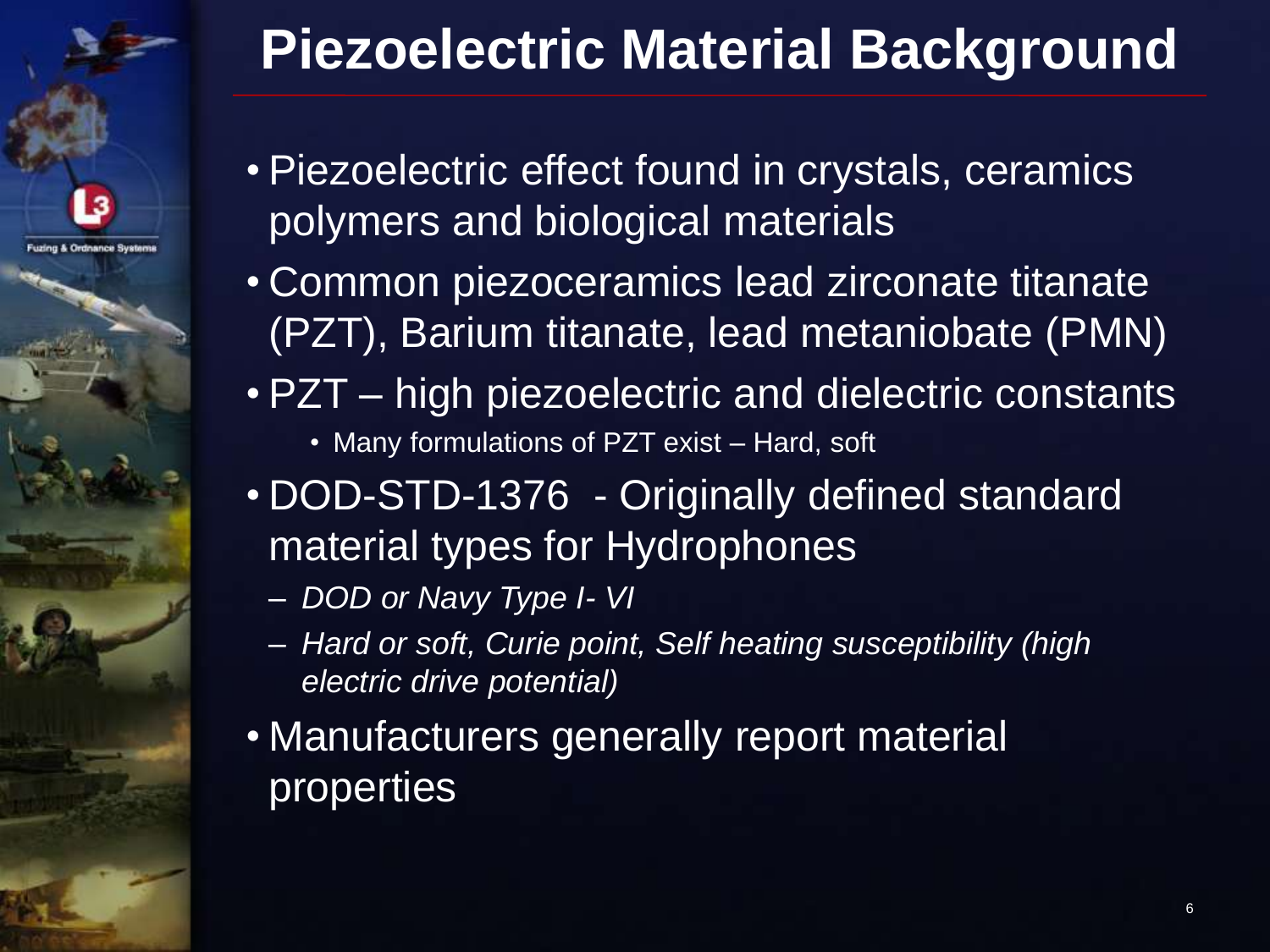

### **Material Modeling**



• Simplified to one dimension

$$
\begin{vmatrix} S_1 = s_{11}^E T_1 + d_{31} E_3 \\ D_3 = d_{31} T_1 + \varepsilon_{33}^T E_3 \end{vmatrix}
$$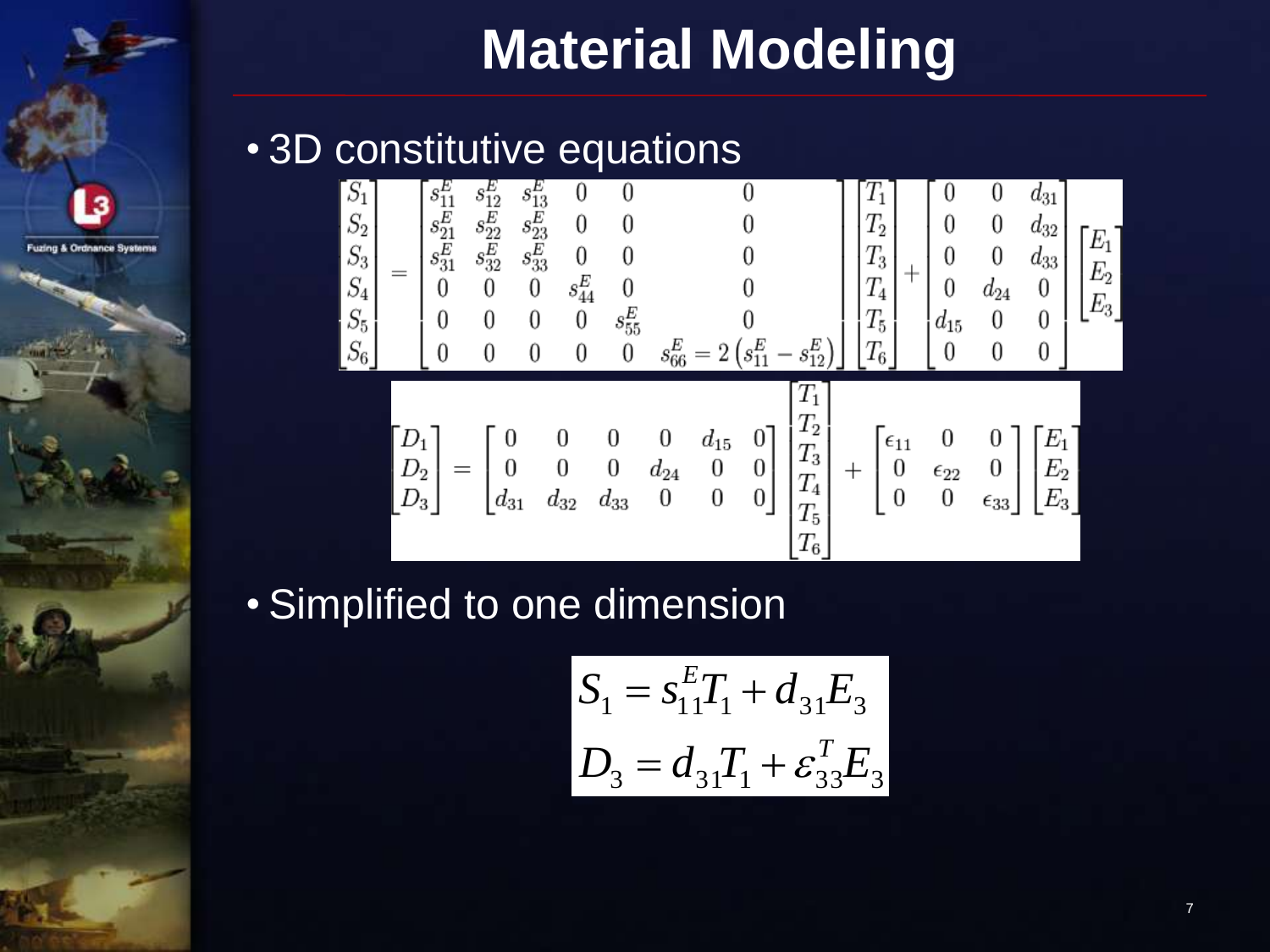

### **Typical Material Constants**

| <b>PZT 5H (Navy Type VI)</b>  |                       |                                                  |                                 |                                       |                                |
|-------------------------------|-----------------------|--------------------------------------------------|---------------------------------|---------------------------------------|--------------------------------|
| $d_{31}$ (m/V) $d_{33}$ (m/V) |                       | <b>Elastic</b><br>modulus<br>(N/m <sup>2</sup> ) | Density<br>(kg/m <sup>3</sup> ) | $\mathcal{E}^{\dagger}_{33}$<br>(F/m) | Curie<br>temp<br>$(^{\circ}C)$ |
| $-320x10^{-}$<br>12           | 650x10 <sup>-12</sup> | $6x10^{10}$                                      | 7800                            | $3.36x10^{-8}$                        | 230                            |

$$
+\begin{bmatrix} 0 & 0 & d_{31} \\ 0 & 0 & d_{32} \\ 0 & 0 & d_{33} \\ 0 & d_{24} & 0 \\ d_{15} & 0 & 0 \\ 0 & 0 & 0 \end{bmatrix} \begin{bmatrix} E_1 \\ E_2 \\ E_3 \end{bmatrix}
$$

$$
d_{33} \sim 2x \, d_{31}
$$

Since E is scaled by distance (V/m) field applied across thin dimension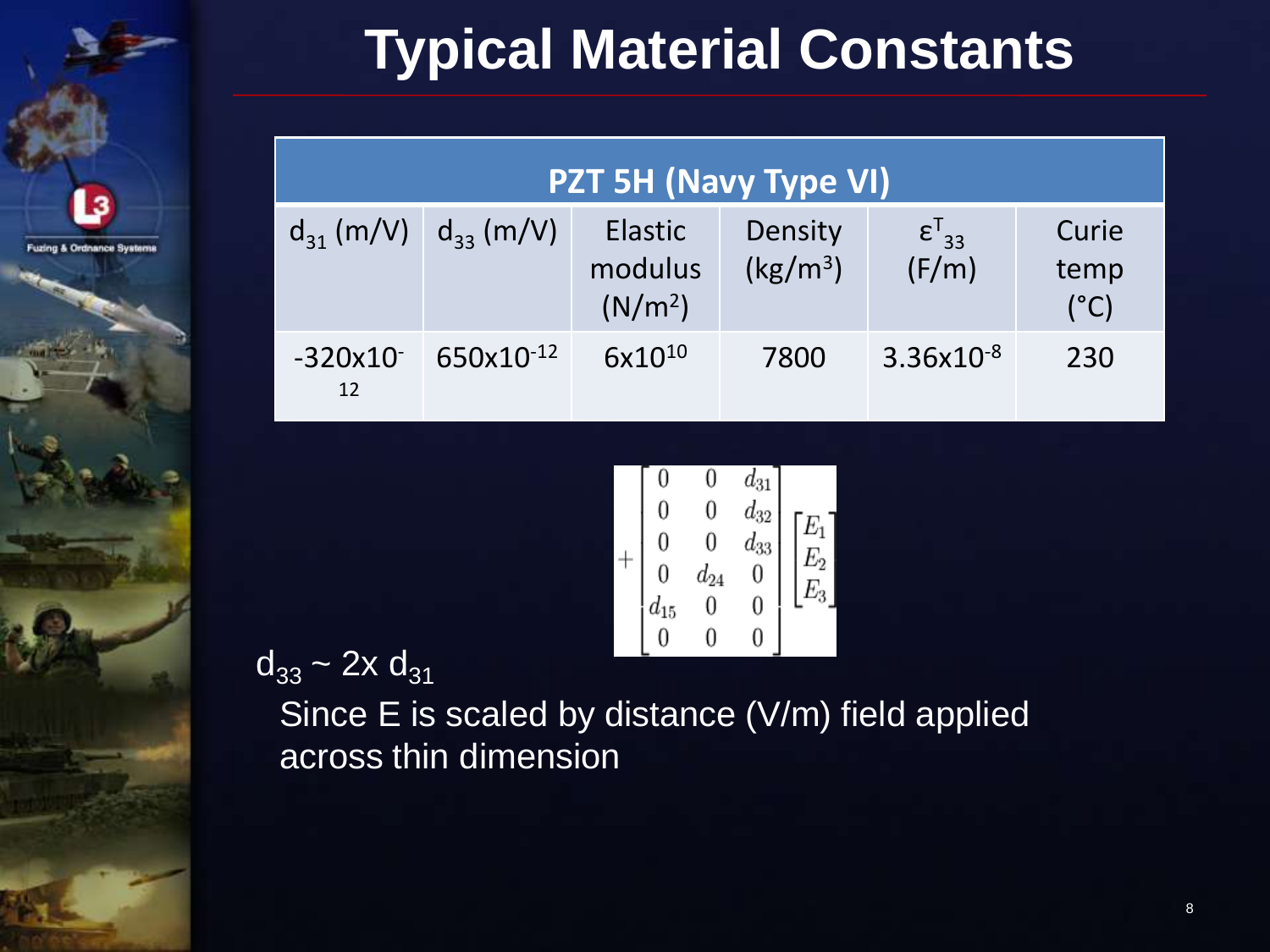



### • Patch

- *Generates /responds to plate and beam bending and tensile/compressive waves*
- *Unimorph and bimorph configurations*
- Stack
	- *Takes advantage of d<sup>33</sup> coefficient*
- MFC
	- *Uses d<sup>33</sup> coefficient for in-plane motion*



Stack actuators from APC International www.americanpiezo.com



Patch actuator **MFC** actuator

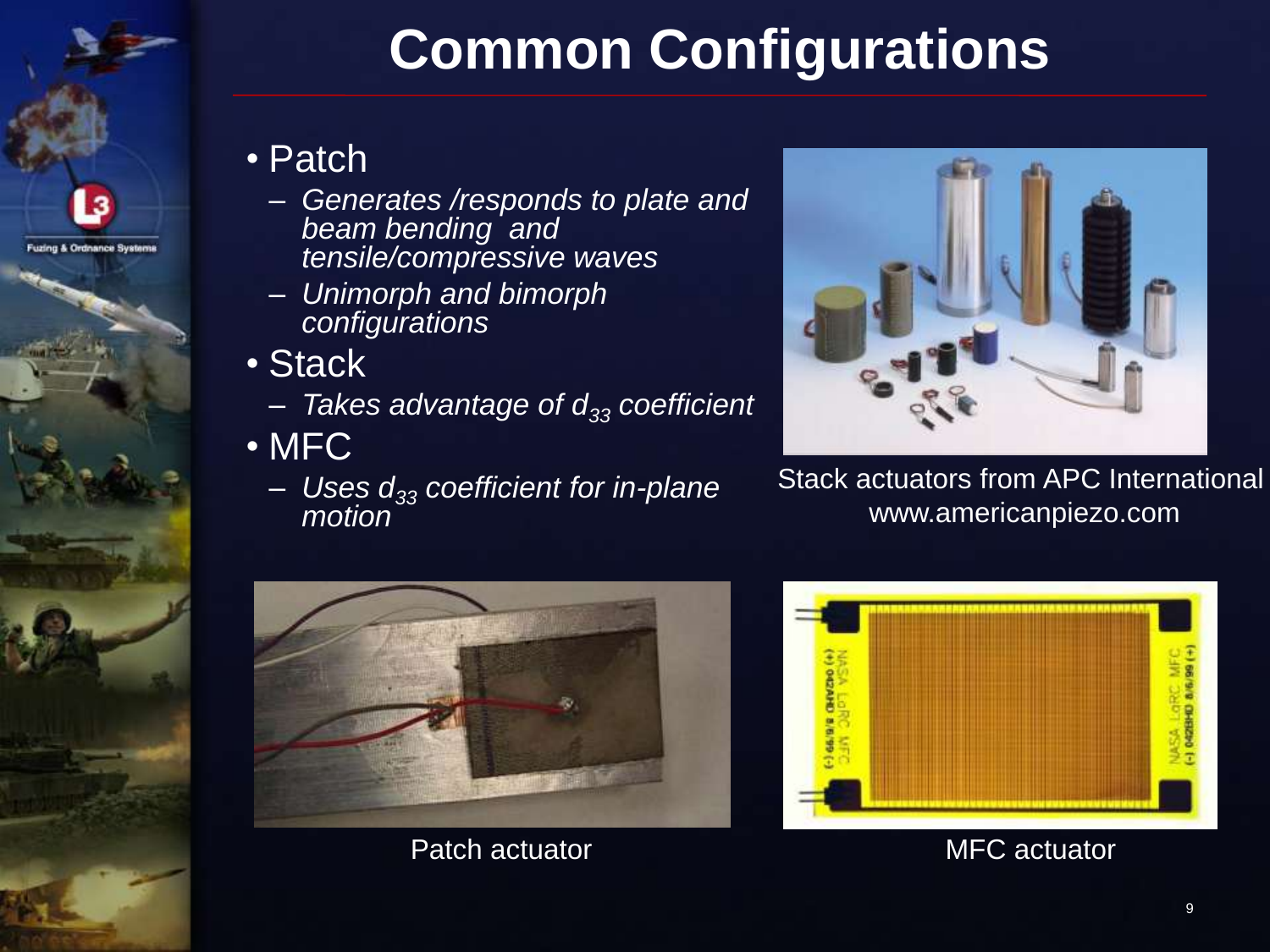

# **Piezo Sensing/Actuation Examples**



•*Accelerometer*  •*Power harvesting* •*Passive damping* 

*– shunting (skis)*

Actuation •*Atomic force microscope position control* •*Speakers* •*Buzzers* •*Anything* 

- *"ultrasonic" (humidifiers, cleaners)*
- •*Depth finders/SONAR*

Sensing/actuation •*Structural monitoring* •*Vibration control*

idati

Sensing

Current Fuzing Applications

- Dozens of piezoelectric fuze patents
- Rocket Propelled Grenade

– *Acceleration at launch strains piezoelectric fuze that ignites primer.*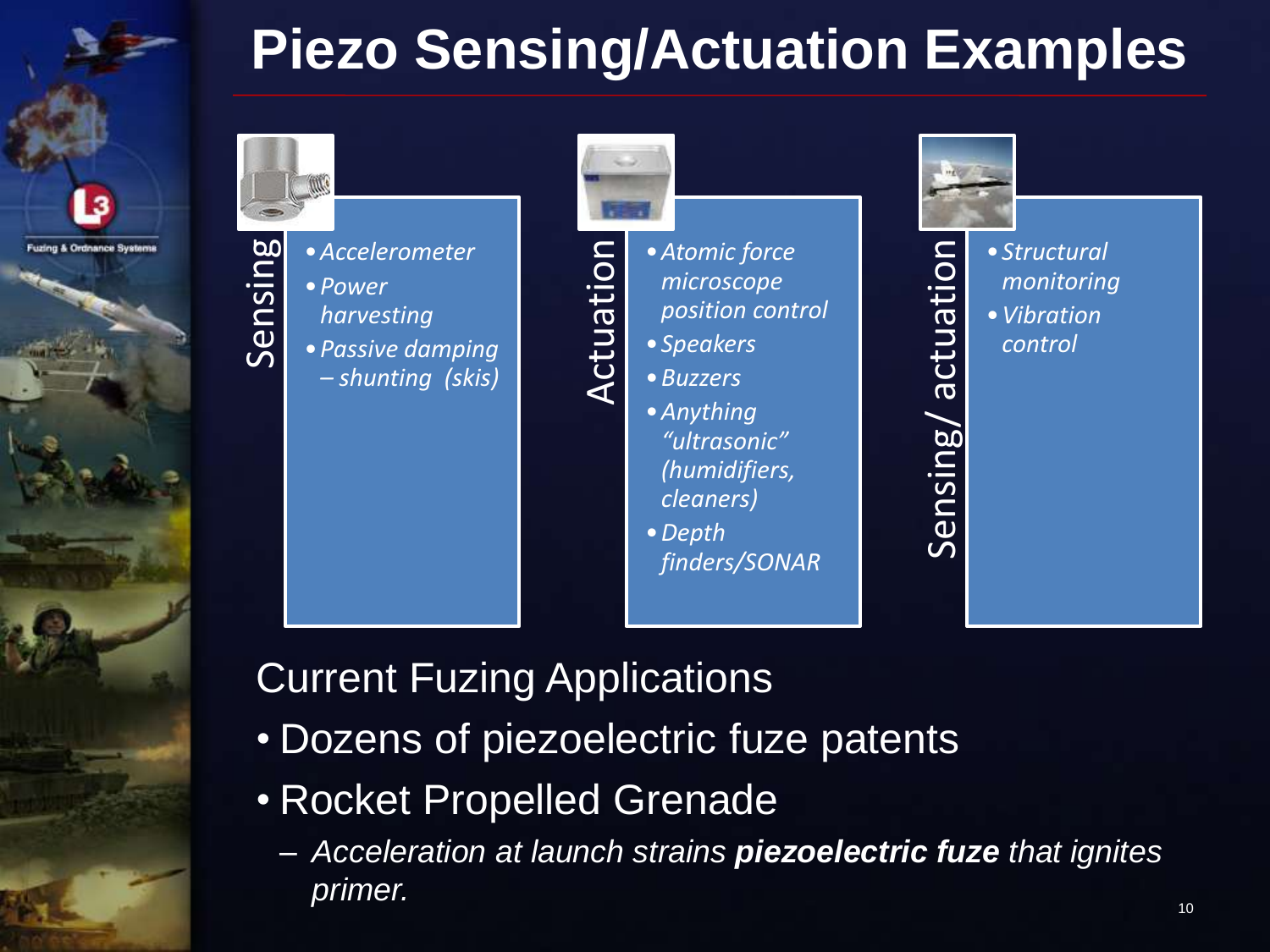

### **Piezo-Based SHM**

- Utilizes high frequency vibrations to detect local changes in materials
	- *Stiffness changes due to cracking*
	- *Increases in damping*
	- *Interface changes such as loosening of a joint.*
- Electrical impedance is directly related to mechanical impedance
- Wave propagation approach can also be utilized





Impedance response



11 Matrix cracking in carbon fiber composite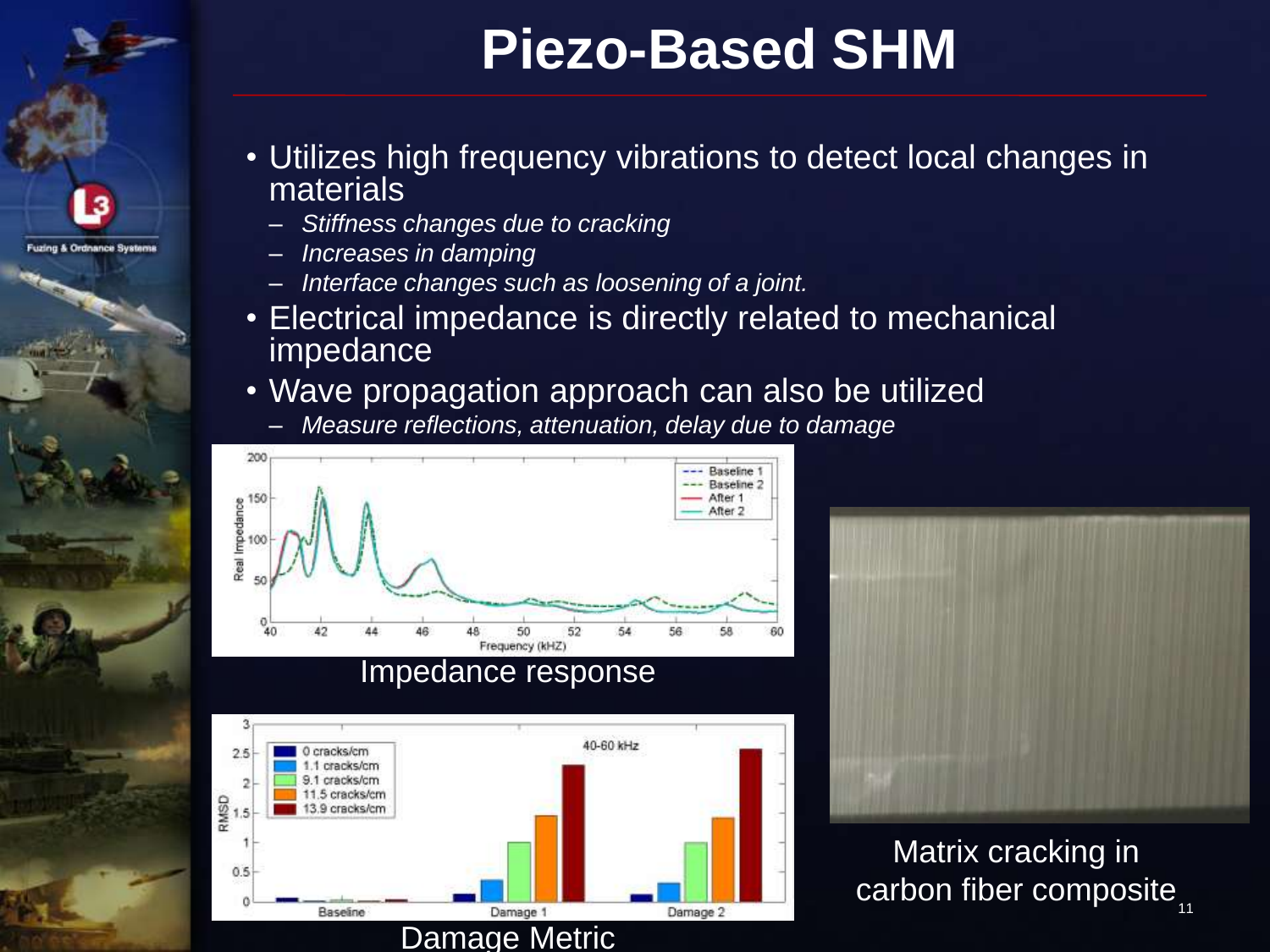

# **Shape Memory Alloy**

- NiTiNOL developed at Naval **Ordnance laboratory**
- Shape memory effect : result of change in crystal structure
	- *Martensite at low temperature- twinned crystal structure*
	- *Austenite at high temperature- body centered cubic*
	- *Reverts to original undeformed shape when heated beyond transition temperature*
	- *One-way and two-way effects*
- Stress can also cause transition Superelastic effect
- 6-8% strain
- Relatively slow response time
	- *Speed increased for low volume (faster temperature change)*



Low Temperature Low Temperature **Monoclinic Structure** Deformed **Structure**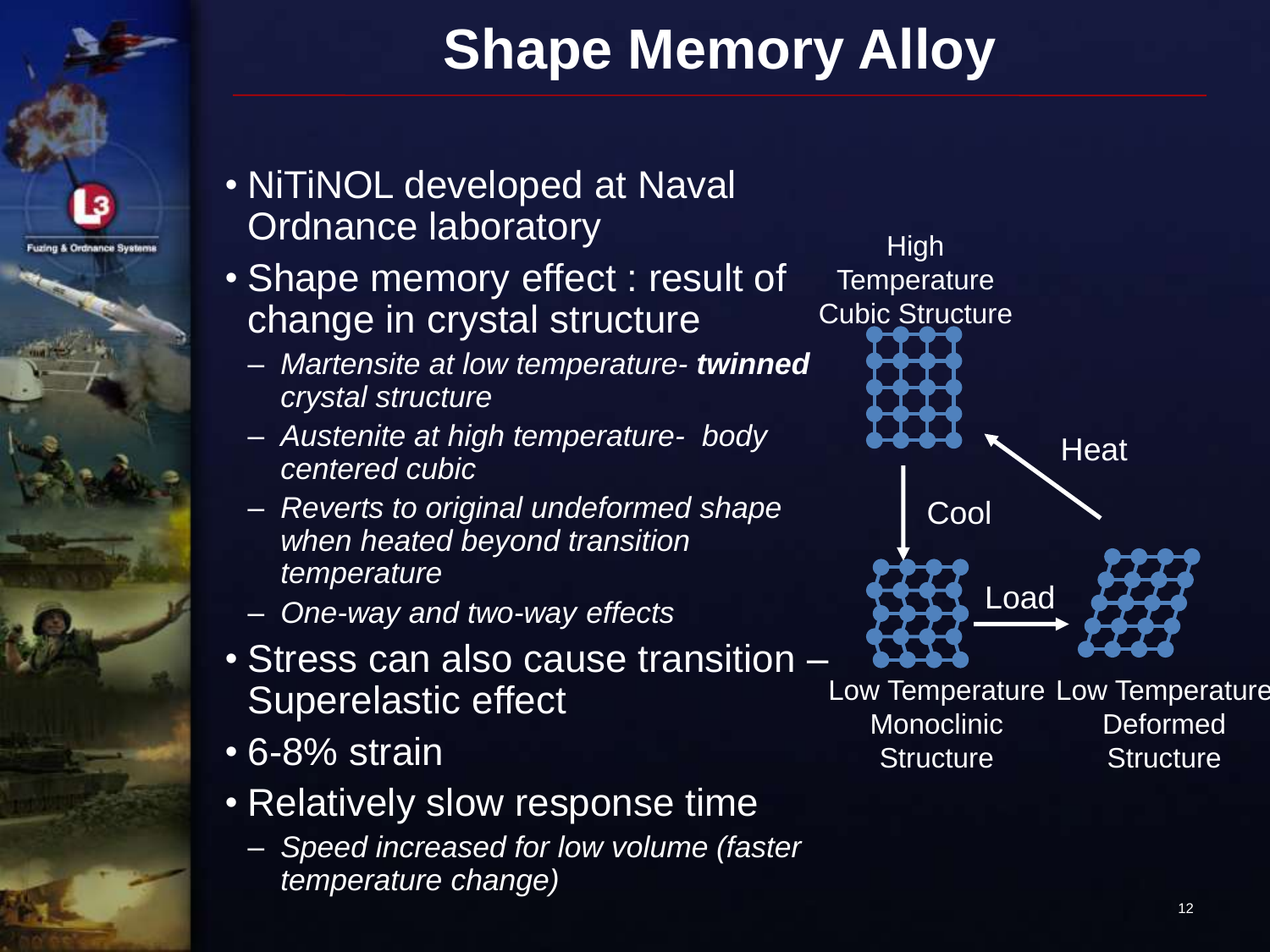

### **Temperature Transition**

- Width and temperature of hysteresis can be controlled
- State dependent on path to current temperature

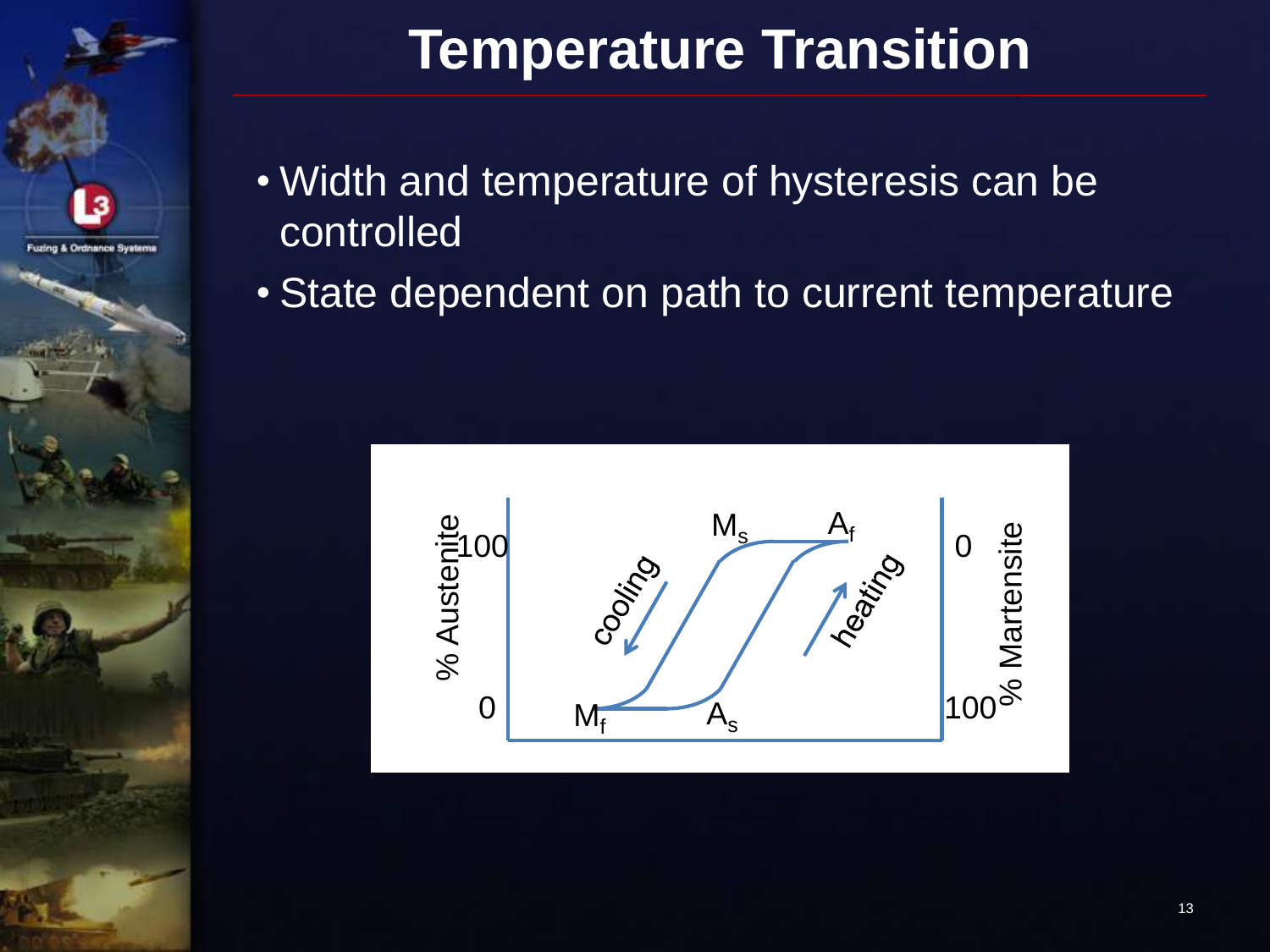

### **Superelastic Behavior**

• Stress-strain curve depends on material temperature relative to transition temperature

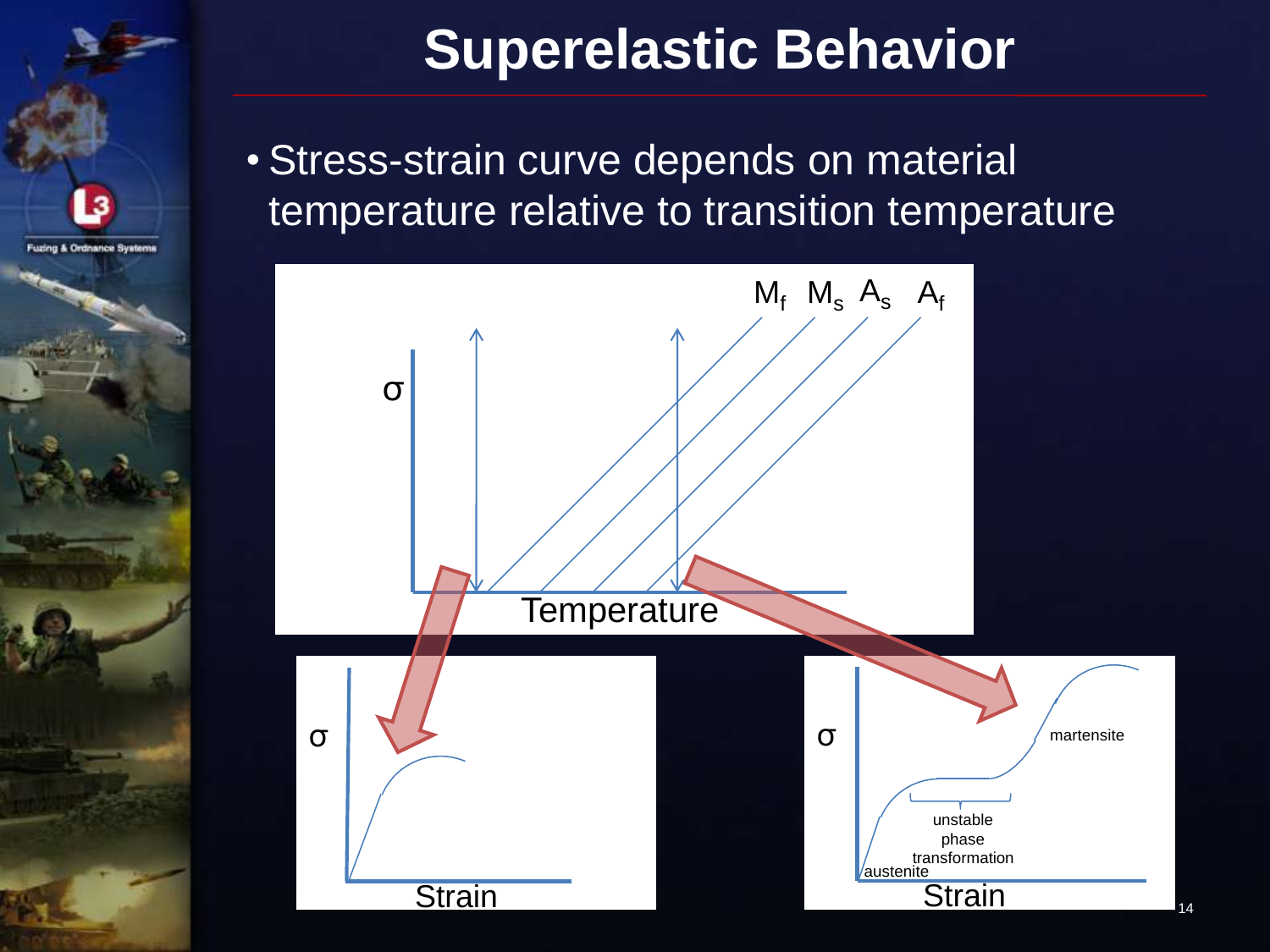

### **SMA Fuzing Examples**

- Damping
- S&A actuation
	- *Goldstein and Weiner*
	- *Investigated effects of prestrain on transition temperature*
		- Activation temperature up to 150 C
- Non-pyrotechnic separation systems
- IM compliance
	- *Marchand et al. - Mine Clearance System rocket-towed linear demolition charge makeover*
	- *SMA proposed for release rocket motor case at both ends and actuate thermal igniter for Slow-Cook mitigation*
- Manufacturing
	- *Removable fixturing*



SMA wire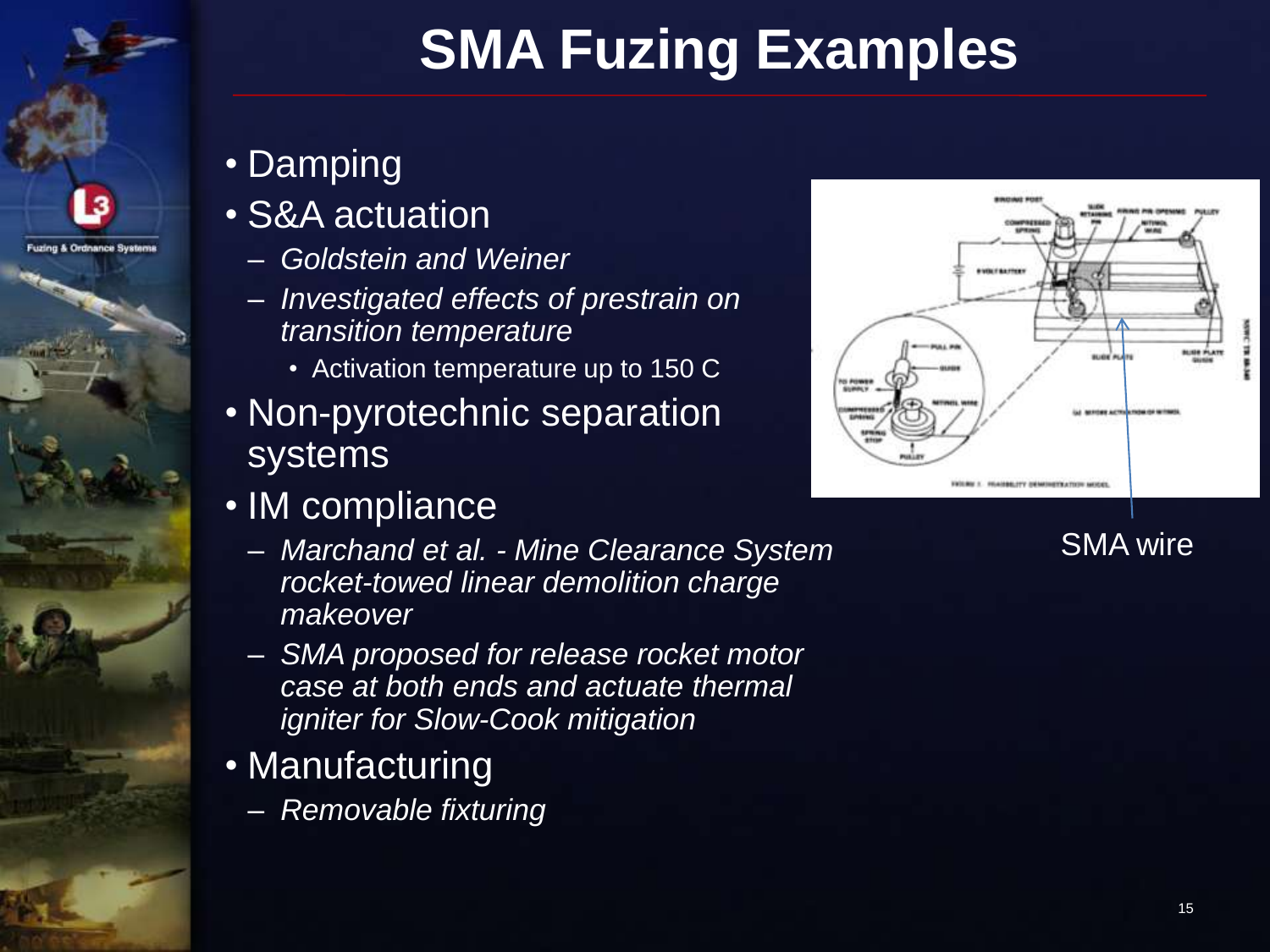

# **Reusable SMA Projectile Translation**

• Recoil, launch stress can be reduced by translating projectile a small distance forward prior to launch

- Typically accomplished by secondary charge
	- *Not reusable if launch is aborted*
- SMA spring suggested for Cased Telescoped Ammunition
- Manole et al. 2004 US patent 6,688233B1



SMA spring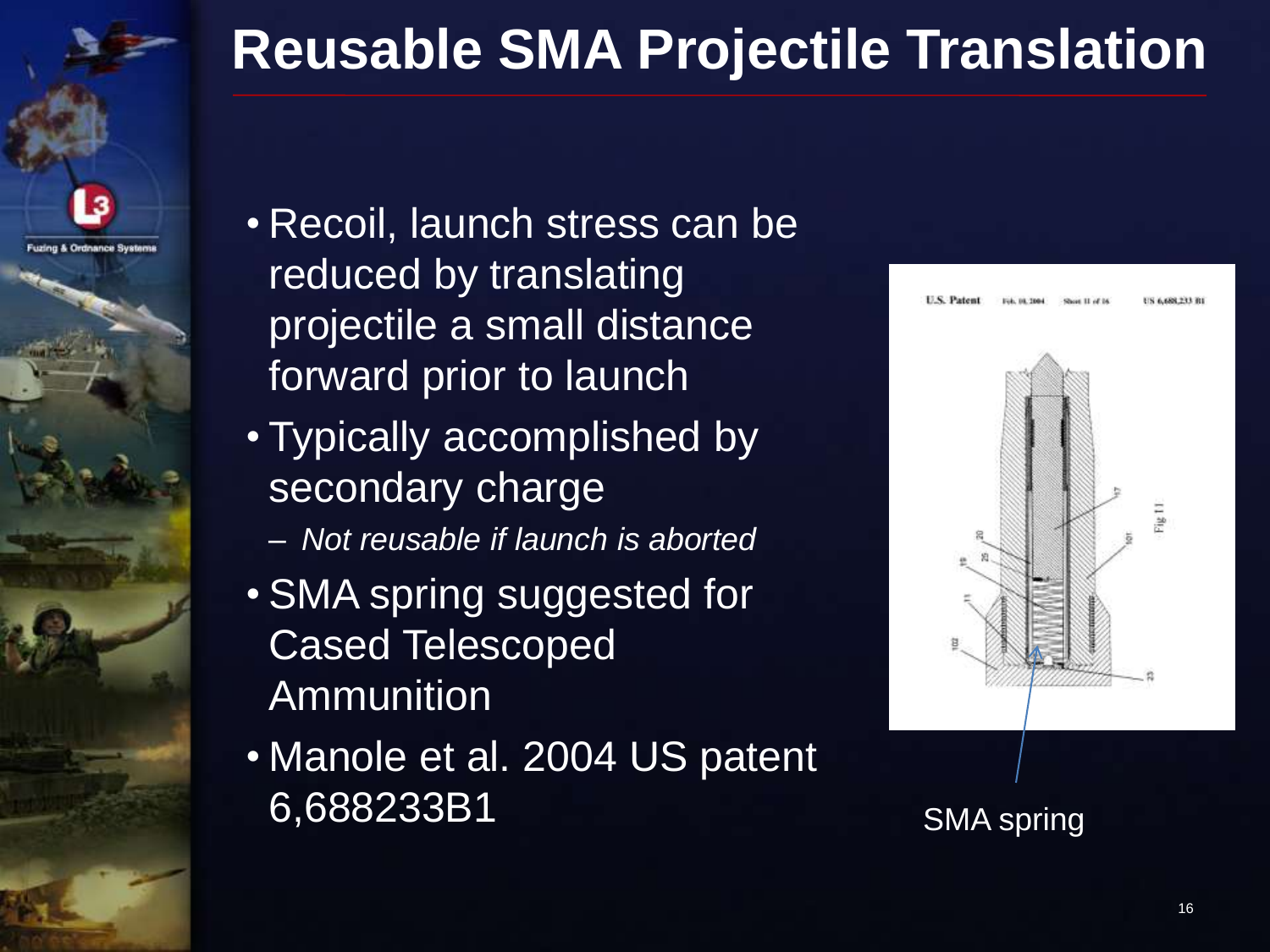

### **Self-Healing Bolted Joint**

- Proof-of-concept testing
- Heated with external heater or resistively
	- *Competing for electrical and thermal isolation and high stiffness*
- Joint tightness monitored with PZT
- SMA ring sized to provide tension to compensate for reduced torque tightening





Impedance response of joint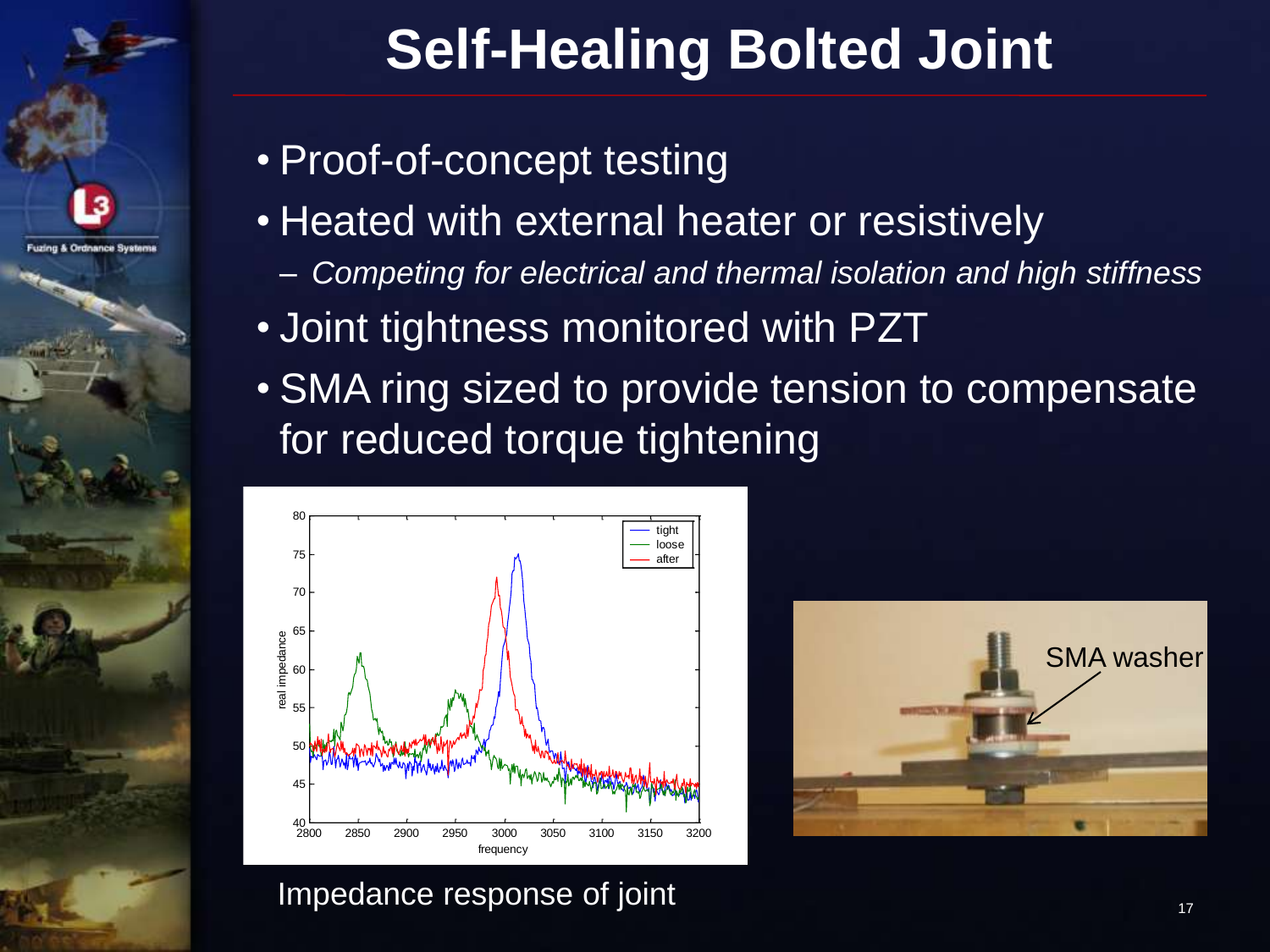

# **Magnetorheological (MR) Fluids**

- Change viscosity with magnetic field
- Response times on order of 10 ms
- Viscoelastic solid below yield stress when field applied
	- *Field dependent modulus*
- Newtonian fluid when field is off

No magnetic field



ferromagnetic particles

Magnetic field present

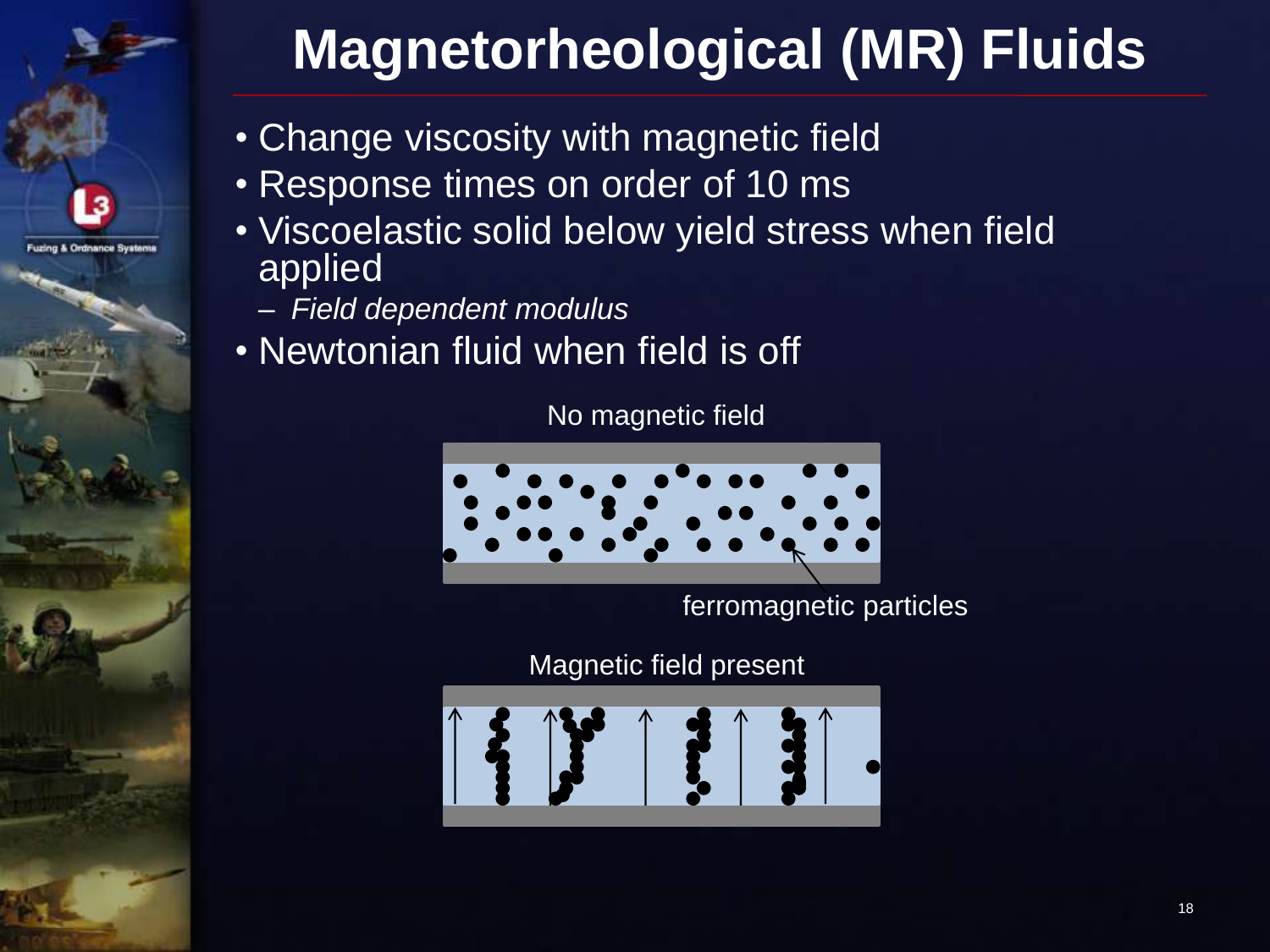

# **Possible Fuze Application**

- Research on self-regulation of delay arming time of MR fluid fuze (Hu et al. 2010, Jiaxing University and Nanjing University of Science and Technology)
	- *Permanent magnet used to keep MR fluid as a solid during storage*
	- *Setback causes magnet to separate and rod impacts a piezo energy harvester*
	- *Energy harvester charges capacitor*
	- *Capacitor discharges into coil to regulate MR fluid viscosity*
	- *MR fluid viscosity controls flow through an orifice to control arm time*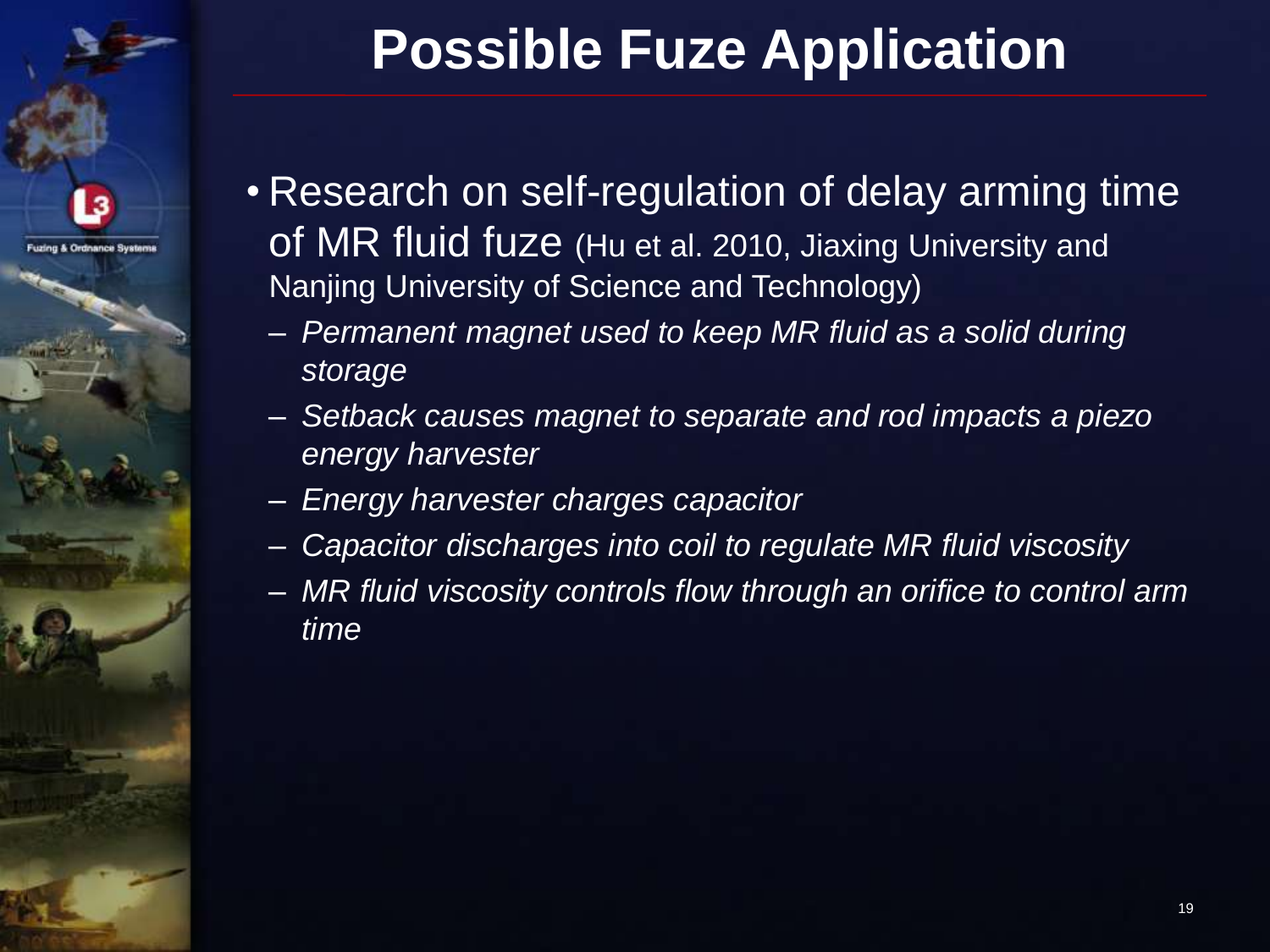# **MR Fluid Braking**

**Fuzing & Ordnance Systems** 

- Morris et al., US Patent 7354017, 2008, Projectile trajectory control system
- Used to control de-spin of a projectile with braked rotating fins.